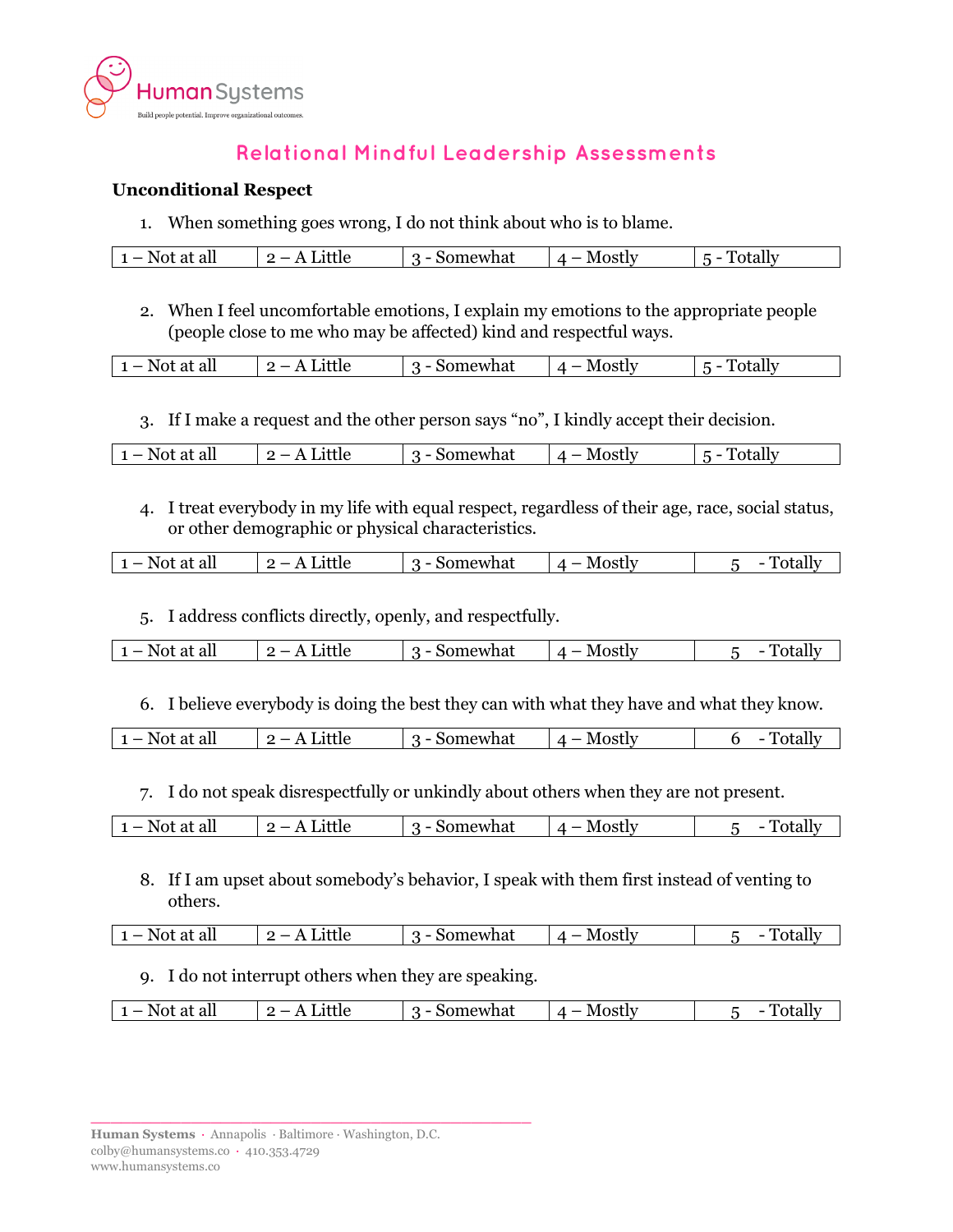

10. I purposefully choose the most appropriate method of communication according to the needs of the people involved and the nature of the content (complexity, emotionality, urgency).

| all<br>в.<br>$\sim$ +<br>. | $\cdots$<br>__ | somewhat | N/I<br>$\alpha$ octing |  |
|----------------------------|----------------|----------|------------------------|--|
| .                          |                |          |                        |  |

11. When I need to do something different that will significantly affect other people, I collaborate with them first.

| . No+<br>at all<br>- | lllt<br>. .<br>___ | mewhat<br>$\overline{\phantom{0}}$<br>יי | Mostl<br>$\sim$ $\sim$ + I $\sim$<br>$\overline{\phantom{a}}$<br>$\overline{\phantom{a}}$ | - |
|----------------------|--------------------|------------------------------------------|-------------------------------------------------------------------------------------------|---|
|                      |                    |                                          |                                                                                           |   |

12. When others speak, I suspend analysis or judgment until they are finished.

| - Not<br>all<br>at | Little<br>. . | somewhat | Mostly | . .<br>`∩t∩ll⊤<br>vuu |
|--------------------|---------------|----------|--------|-----------------------|
|--------------------|---------------|----------|--------|-----------------------|

13. When others speak, I listen instead of thinking about what I want to say or how I might respond.

| --- --<br>____ | ⊤all<br>No:<br>$\sim$ +<br>_ | ue.<br>. . | omewhat<br>-<br>,, | N/I<br>$\pi$ neti $\tau$ :<br>. | T<br>vuu |
|----------------|------------------------------|------------|--------------------|---------------------------------|----------|
|----------------|------------------------------|------------|--------------------|---------------------------------|----------|

14. I am thoughtful about how much I speak in any situation, given the number of people, time frame, and relative needs.

| at all<br>- Noti | <br>$-$<br>--- | somewhat<br>_ | M<br>20.04 |  |
|------------------|----------------|---------------|------------|--|
|                  |                |               |            |  |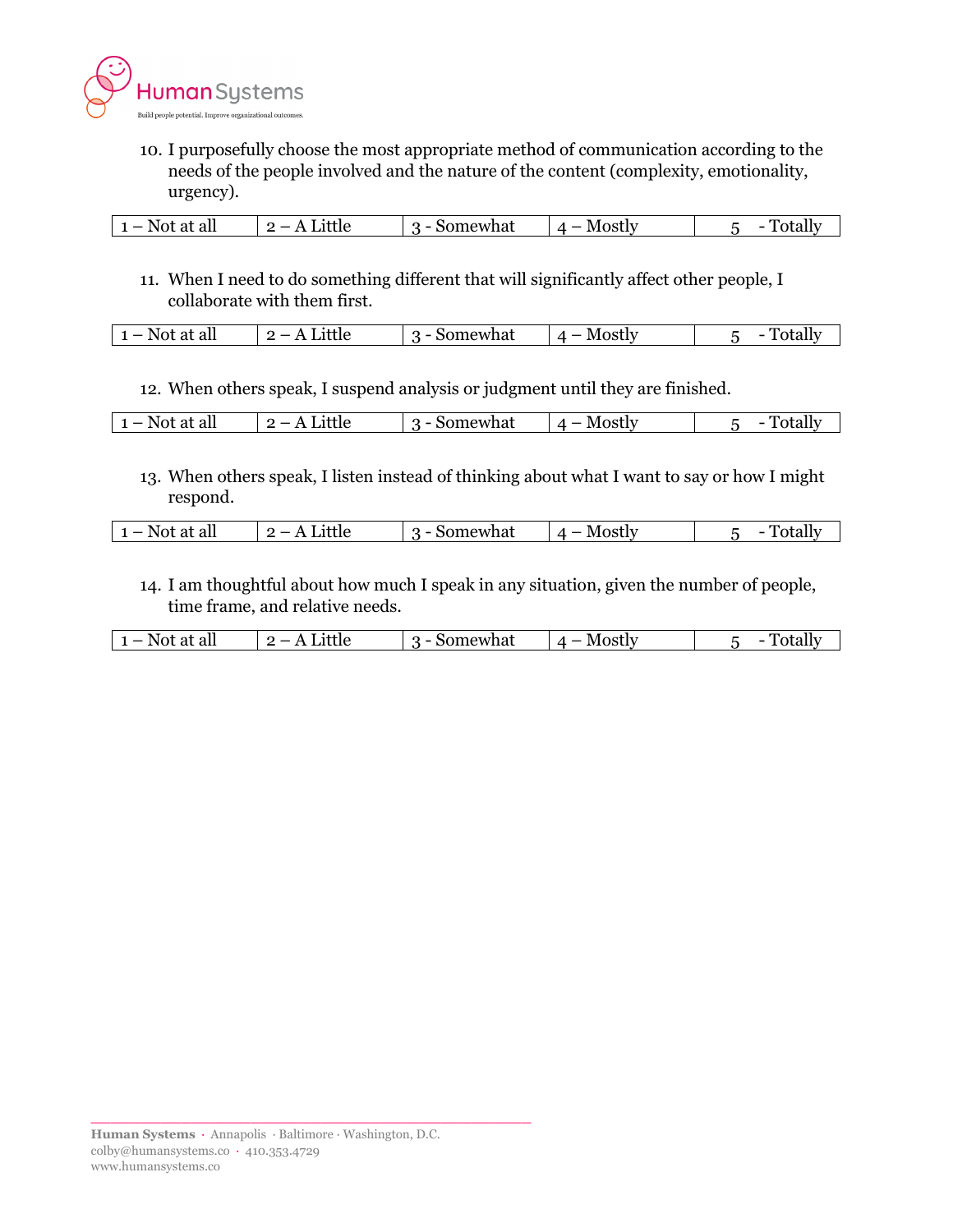

## **Relational Boundaries**

1. If I am being asked or am expected to do something that conflicts with my principles, I explain the conflict and start a conversation about alternatives.

2. If somebody's request or expectation would be overly disruptive to my priorities, I explain the conflict and start a conversation about alternatives.

|  | $-$<br>.<br>$   -$ | <br>___ | uai<br>W 1 | $\overline{\phantom{a}}$ | -- |
|--|--------------------|---------|------------|--------------------------|----|
|--|--------------------|---------|------------|--------------------------|----|

3. If I can't meet somebody's request or expectation without compromising my physical, emotional, or mental health, I explain the conflict and start a conversation about alternatives.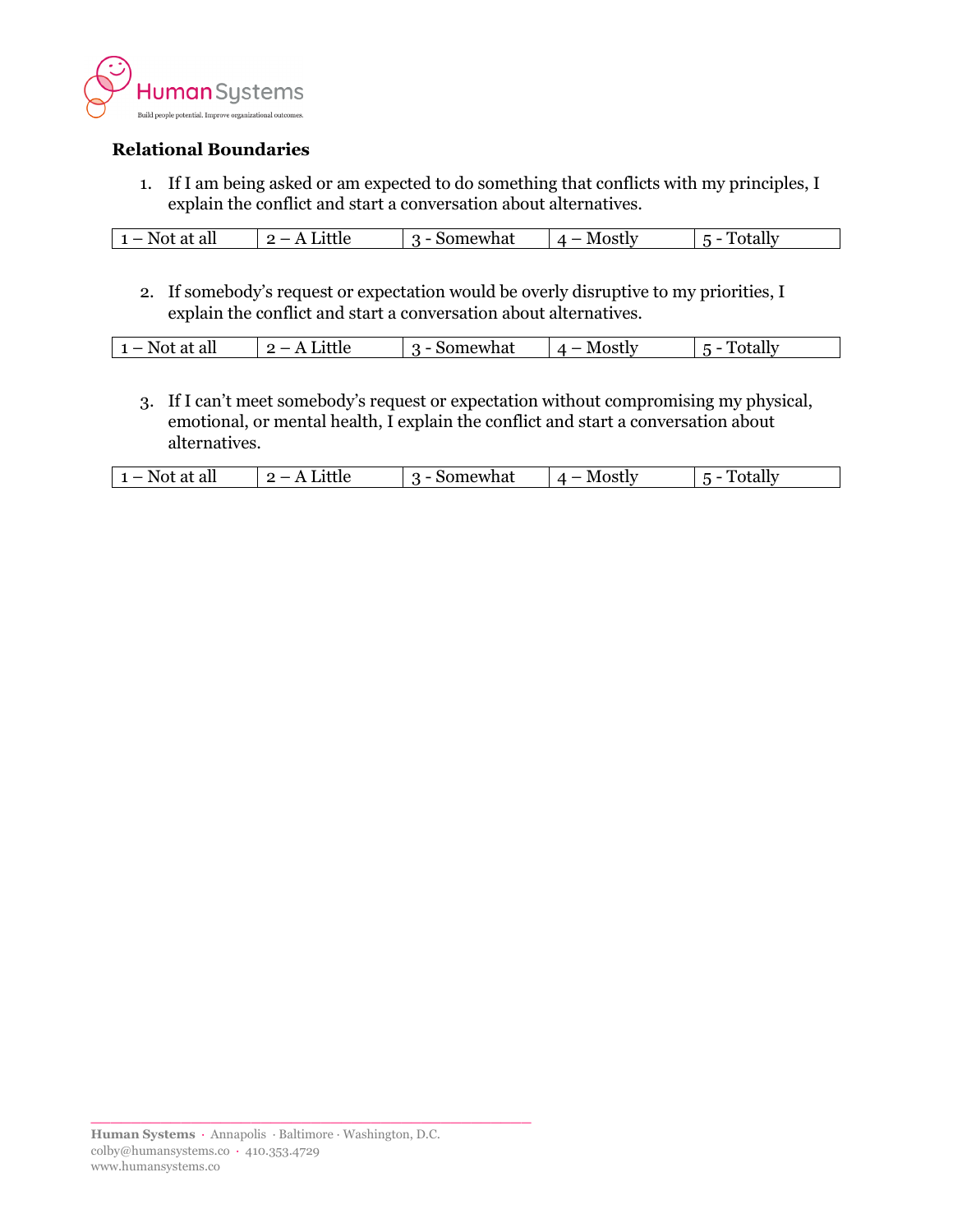

## **Empowering Practices**

1. If it does not break confidentiality, I openly share my knowledge with others when asked.

| all<br>-Not<br>at | ---<br>ouue<br>__ | omewhat<br>וור<br>_ | <b>MOSTIV</b> | זור<br>υιαμ |
|-------------------|-------------------|---------------------|---------------|-------------|
|-------------------|-------------------|---------------------|---------------|-------------|

2. I openly share my resources with others when asked if it does not compromise my ability to get my needs met.

| :what<br>at all<br>$\mathbf{r}$<br>_<br>-<br><br><br>---<br>--- |
|-----------------------------------------------------------------|
|-----------------------------------------------------------------|

3. If they need it and are capable, I teach people how to do tasks instead of doing tasks for them, even if it takes more time.

|  | at all<br>.<br>N<br>__<br>-<br>--- -- | --- | omewhat<br>_ | $\sim$<br>. | . |
|--|---------------------------------------|-----|--------------|-------------|---|
|--|---------------------------------------|-----|--------------|-------------|---|

4. I let others determine the best way to do the tasks and projects for which they are primarily responsible.

|  | N<br>all<br>_<br>--- ---- | $  -$ | 2.7.75.2<br>גוז/גיב<br>-<br><br>на | N/I<br>_ |  |
|--|---------------------------|-------|------------------------------------|----------|--|
|--|---------------------------|-------|------------------------------------|----------|--|

5. I allow others to have their opinions and perspectives; I do not force my own opinions, predictions, or perspectives on others.

| at all<br>$\overline{\phantom{0}}$<br>N | <br>--- | 102.7580<br>'Wildt<br>$  -$ | . |  |
|-----------------------------------------|---------|-----------------------------|---|--|
|                                         |         |                             |   |  |

6. I leave enough space and time for others to fully participate in tasks or projects, even if I feel like I could do it better or faster.

|  | --<br>$\sim$ $\blacksquare$<br>$-$<br>w<br>at all<br><b>.</b> | ___ | 27.75.21<br>ы<br>W<br> |  | - |
|--|---------------------------------------------------------------|-----|------------------------|--|---|
|--|---------------------------------------------------------------|-----|------------------------|--|---|

7. I am comfortable saying "I don't know" if I honestly don't know.

| all<br>- ሳተ<br>.<br>__<br>đι<br>- | httie<br><br>--- | Jomewhat<br>- | N /I<br>∩etlw<br>UƏL | . . |
|-----------------------------------|------------------|---------------|----------------------|-----|
|                                   |                  |               |                      |     |

8. If somebody else is experiencing an uncomfortable emotion, I allow them to experience that emotion without taking it on or trying to fix it.

| - Not<br>at all<br>__ | _ittle<br>-<br> | Somewhat<br>_ | Mostly<br>л<br>'UJLL |  |
|-----------------------|-----------------|---------------|----------------------|--|
|                       |                 |               |                      |  |

9. I allow others to manage their own emotions and self-care.

| all<br>NЛ<br>$\Lambda$ neti $\tau$<br>--<br>omewhat<br>N<br>$\sim$<br>$\sim$ +<br>rue<br>__<br>a<br>$\cdot$<br>-<br>,,<br>UƏLI<br>$\sim$<br>. .<br>--- --<br>___ |
|------------------------------------------------------------------------------------------------------------------------------------------------------------------|
|------------------------------------------------------------------------------------------------------------------------------------------------------------------|